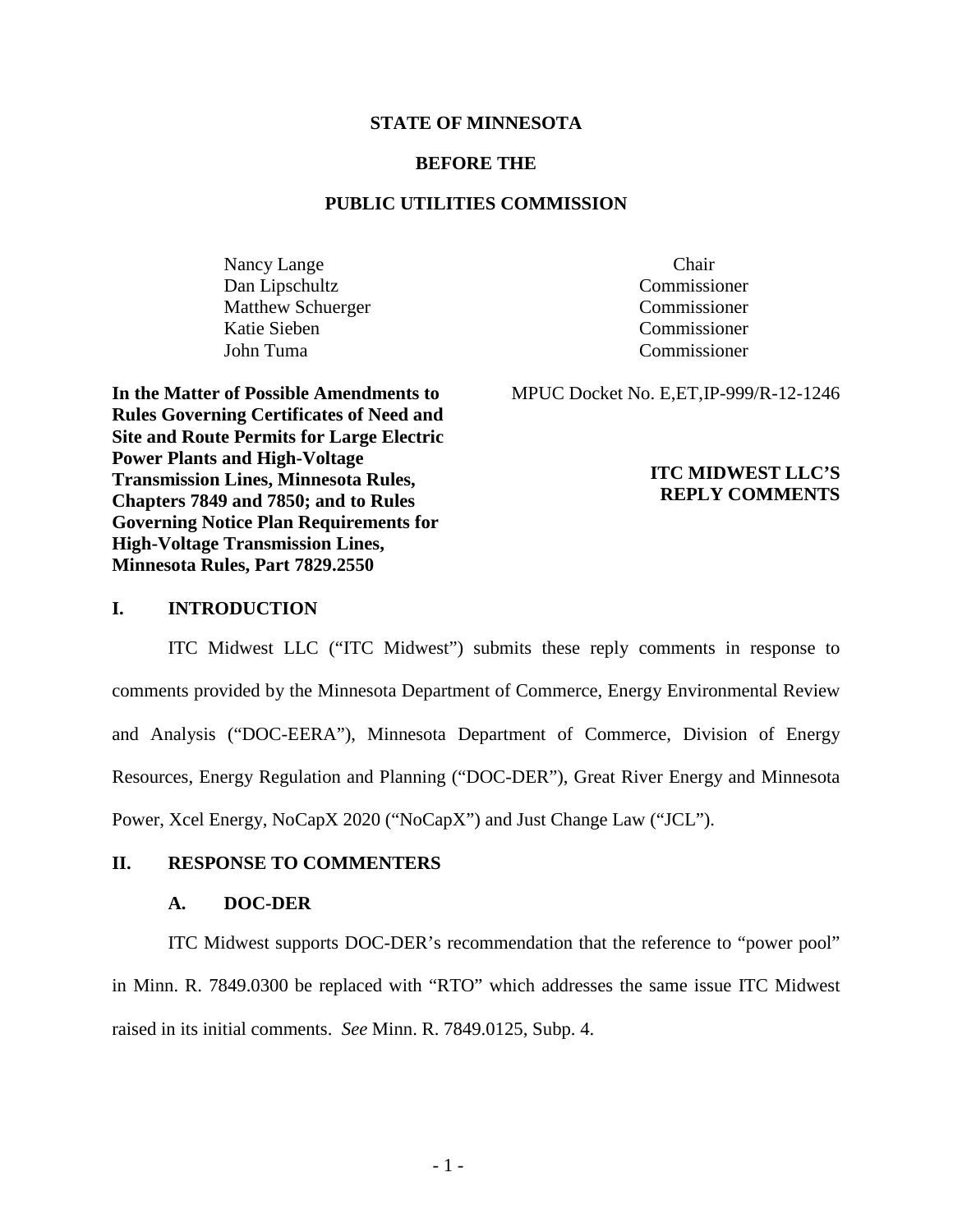### **B. DOC-EERA**

DOC-EERA provided detailed comments on both the Certificate of Need ("CN") and route permit ("RP") rules. A number of DOC-EERA's suggestions relate to rule organization and clarifications. Here, ITC Midwest provides comments on three points: (1) how to define landowners who receive notice; (2) proposed Minn. R. 7850.2100; and (3) landowner notice regarding alternatives introduced after the scoping decision.

DOC-EERA recommends that in various rules that require notice to landowners "along a transmission line" route be replaced with "within a proposed transmission line route." *See* Minn. R. 7849.0125, Subp. 4; 7850.1610, Subp. 4(A). ITC Midwest agrees that some clarification would be helpful but instead proposes that notice be provided to landowners "within or immediately adjacent to a route." This phrasing is consistent with ITC Midwest's practice and would provide notice to more landowners.

DOC-EERA further proposes to delete the proposed Minn. R. 7850.2140 which sets out a comment period for a RP application after it has been determined to be complete. ITC Midwest supports retaining the commenting process with a revision to address DOC-EERA's comment that Minn. R. 7850.2140, Subp.1, is inconsistent with statute because it seeks public comment on all RP applications about whether a contested case should be held. DOC-EERA correctly notes that Minn. Stat. § 216E.03, subd. 6, requires a contested case for applications under the full process. The proposed rules recognize this in Minn. R. 7850.2120. When an application is made under the alternative process, Minn. Stat. § 216E.03, subd. 6, requires only that there be a "public hearing under procedures established by the commission" and does not make reference to a contested case proceeding. In such case, the Commission has broad authority to establish procedures and has done so in existing Minn. Rule. 7850.3800. To help inform the Commission's decision on public hearing procedures under the alternative process, it would be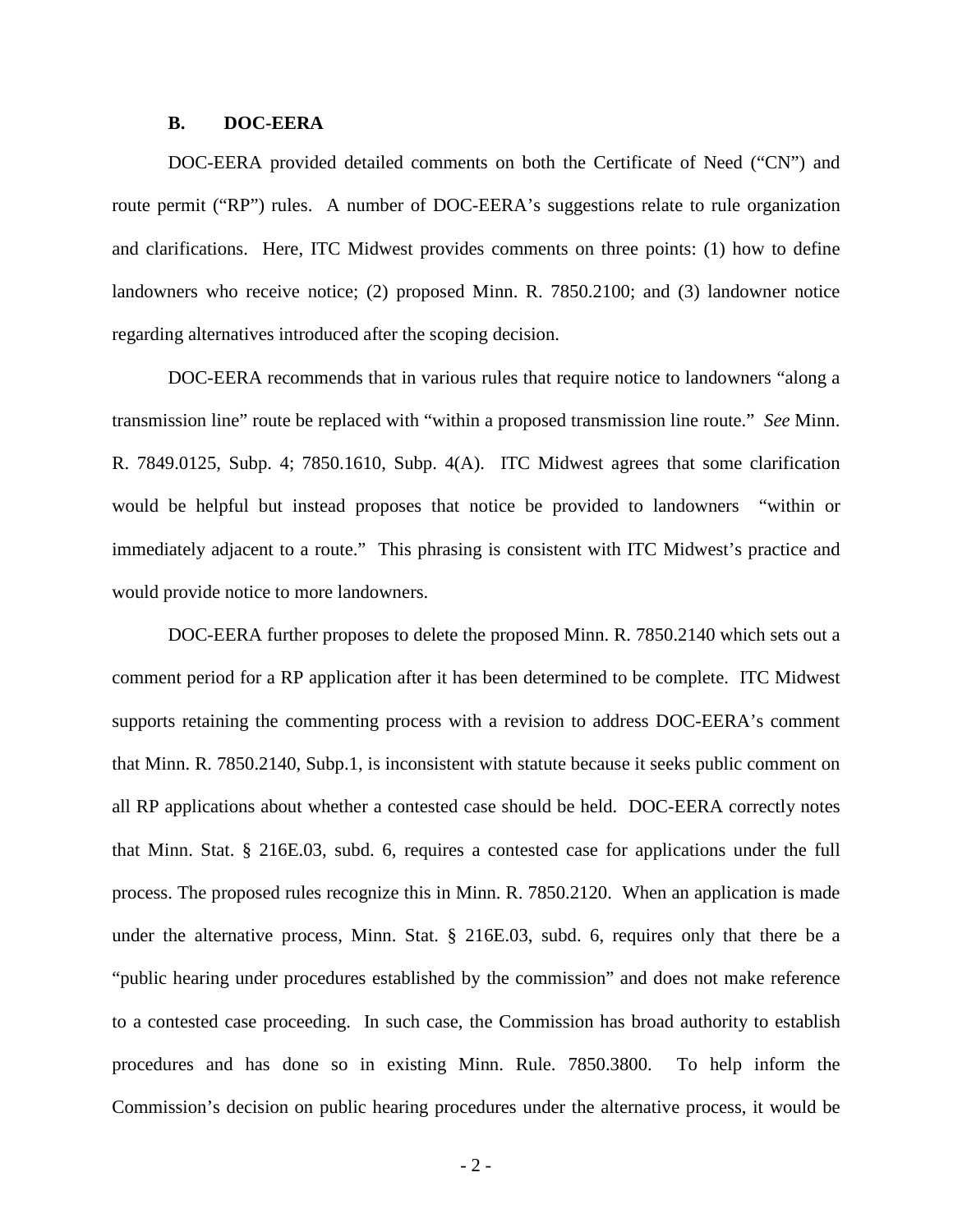helpful to seek public comment on (1) whether an administrative law judge should be assigned; (2) whether a transcript should be made of the proceeding; and (3) if an administrative law judge is assigned, whether he or she should prepare a report and recommendation to the Commission.

ITC Midwest also recommends that Minn. R. 7850.2110 be revised to include comments on whether a task force should be appointed. This would enable the Commission to make a decision on a task force at the time it refers the matter to hearing.

For Minn. R. 7850.2300, Subp. 3, DOC-EERA proposes removing language that advises landowners that alternatives not included in the scoping decision "could be excluded from additional analysis" in the environmental review process. DOC-EERA's concern appears to be that the rule does not accurately reflect DOC-EERA's role and responsibility with respect to the environmental review document. ITC Midwest believes it is important for landowners to be advised that new alternatives introduced after the scoping decision may not be considered by the Commission when determining the route for a proposed project. ITC Midwest proposes alternative language that may address EERA's concern and that the subpart be revised to state that the notice must include "a statement that alternatives not identified in the scoping process may not be considered by the Commission in determining a route/site for the project."

### **C. Great River Energy/Minnesota Power/Xcel Energy**

Great River Energy and Minnesota Power's comments provide helpful clarifications to the proposed rules. Xcel Energy's comments are in general agreement with the suggestions ITC Midwest made in its opening comments, *e.g*. removal of the draft application comment process. ITC Midwest does not have any specific reply comments to these suggestions.

#### **D. NoCapX**

NoCapX comments that Minn. R. 7849.0100, Subp. 32, and 7850.100, Subp. 19, should not define "utility" because it is not "authorized by statute," citing primarily to Minn. Stat.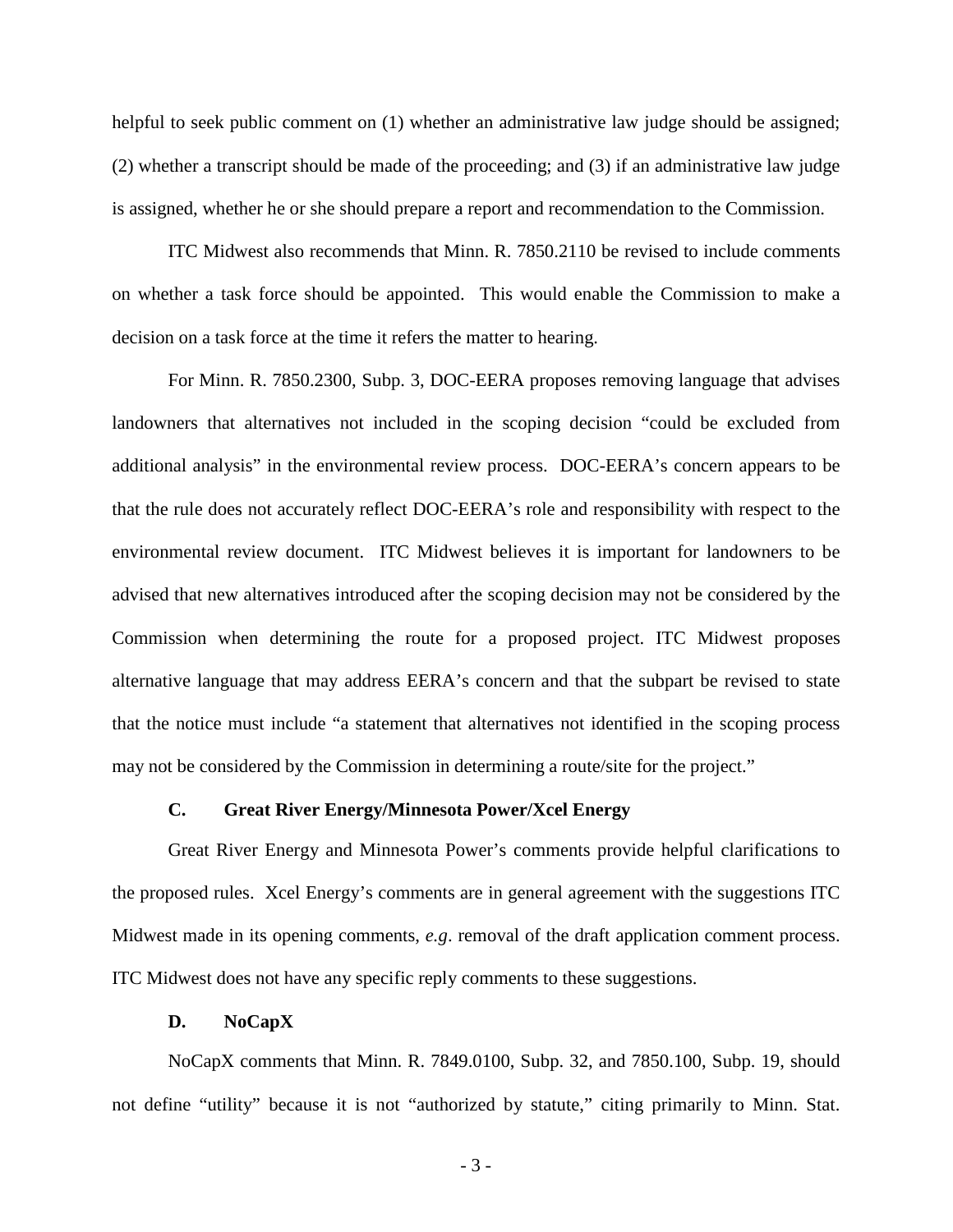§ 216B.02, subd. 4. NoCapX Comments, at 3. JCL similarly, without citing legal authority, contends that "transmission companies" should not be included in the definition of "utility." JCL Comments at 1. These comments are misplaced.

The definition of "public utility" in Minn. Stat. Ch. 216B is specific to the Commission's ratemaking authority and is appropriately limited to specified entities that provide electric service in the state. The scope of "public utility" appropriately excludes municipalities and cooperatives, over which the Commission does not have ratemaking authority.<sup>[1](#page-3-0)</sup> In contrast, "utility" is appropriately defined more broadly in Minn. Stat. § 216E.01, subd. 10, to include load serving entities, municipalities, and cooperatives, as well as transmission companies, as all of these entities construct facilities subject to the Commission's route permit authority:

> Minn. Stat. Section 216E.01, Subd. 10. Utility. "Utility" shall mean any entity engaged or intending to engage in this state in the generation, transmission, or distribution of electric energy including, but not limited to, a private investor-owned utility, cooperatively owned utility, and a public or municipally owned utility.

These same entities must obtain CN approval for certain jurisdictional projects. The Commission's definition of "utility" contained in Minn. R. Ch. 7849 and 7850 is fully consistent with the definition in Minn. Stat. § 216E.01, subd. 10, and the Commission has the authority to develop definitions to carry out its CN and RP responsibilities and the special expertise to determine what entities are "utilities."

Further, NoCapX's concern that a modification to the definition of a utility in the rules will impact a transmission company's condemnation authority is misplaced. The definition of a public service corporation that NoCapX is concerned about is Minn. Stat. §117.025, subd. 10.

<span id="page-3-0"></span> $<sup>1</sup>$  A cooperative is not subject to the Commission's ratemaking authority unless it elects to be rate regulated. Minn.</sup> Stat. § 216B.026, subd. 1.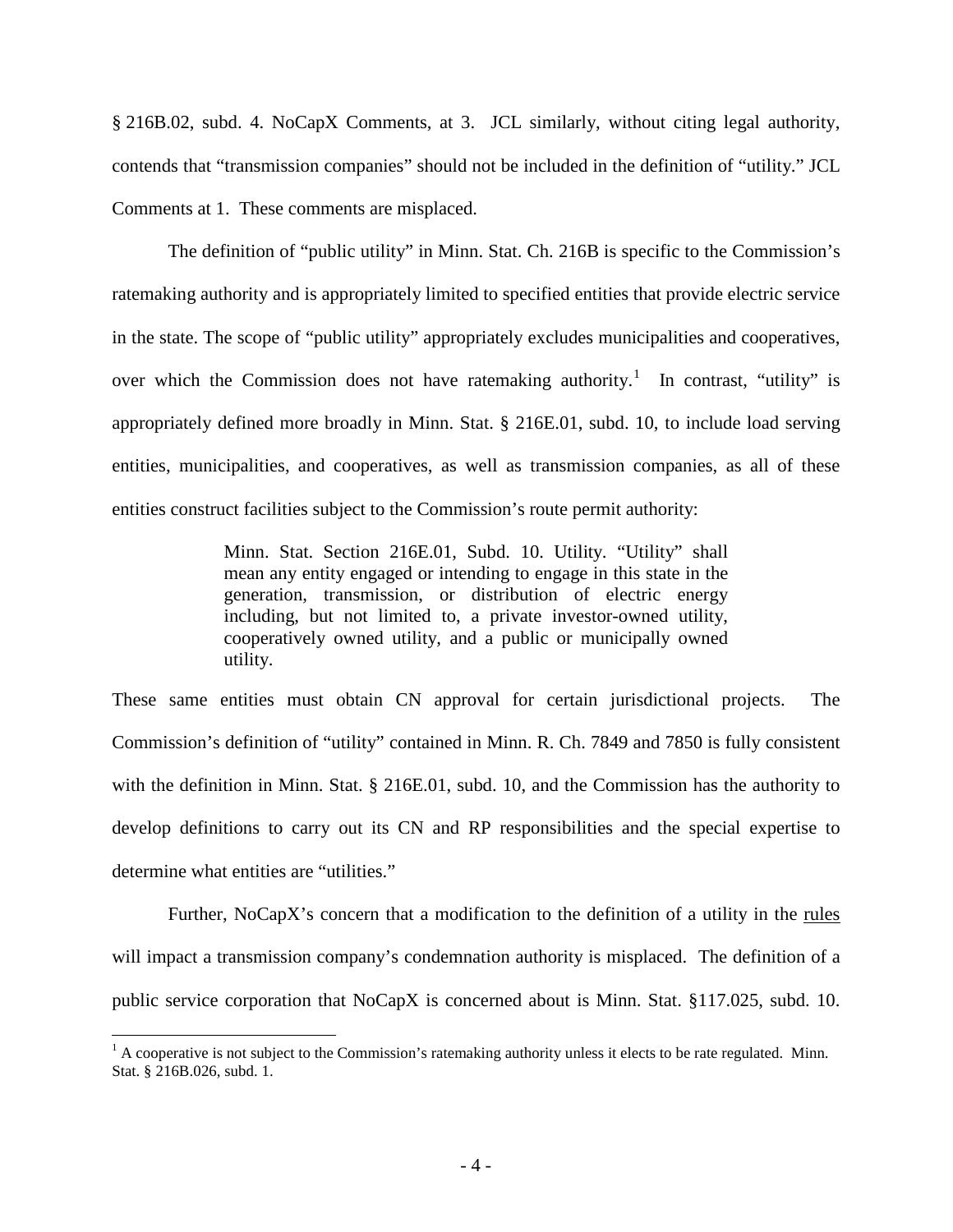The statute defines public service corporations, which have condemnation authority under Minnesota law, by reference to a statute, not rule. Minn. Stat. §§ 301B.01 and 117.025, subd. 10. Section 117.025, subd. 10, defines "public service corporation" to include "a utility, as defined by section 216E.01, subdivision 10." The Chapter 216E definition is the relevant definition for Chapter 117, and, therefore, Section 216E.01 is the relevant definition for eminent domain purposes. Minn. Stat. § 117.025, subd. 1 ("For the purposes of this chapter and any other general or special law authorizing the exercise of the power of eminent domain, the words, terms, and phrases defined in this section have the meanings given them.") (emphasis added).

NoCapX and JCL also comment that an environmental impact statement ("EIS") must be completed for a CN. NoCapX Comments at 5-6 and JCL Comments at 2. JCL suggests the change from an Environmental Report to an EIS without legal argument. NoCapX relies on the 2015 decision by the Minnesota Court of Appeals in *In re North Dakota Pipeline Company LLC*, 869 N.W.2d 693 (Minn. Ct. App. 2015) ("*Sandpiper*"). *Sandpiper* involved a CN for a crude oil pipeline under Minn. Stat. § 216B.243 and Minn. R. Ch. 7853. The *Sandpiper* decision has no applicability here for CNs for high voltage transmission lines (and other projects) under Minn. R. Ch. 7849. Specifically, both existing and proposed Minn. R. 7849.2000 provide that the Environmental Report prepared in these cases is an Environmental Quality Board ("EQB") approved alternative form of environmental review under Minn. Stat. § 116D.04.<sup>[2](#page-4-0)</sup> Accordingly, no rule changes are needed in light of the *Sandpiper* decision. However, NoCapX's position as

<span id="page-4-0"></span> <sup>2</sup> *See* Minn. R. 4410.3600 (providing for alternative form of environmental review); Minn. R. 4410.4400, Subp. 3 ("For construction of a large electric power generating plant, environmental review shall be conducted according to parts 7849.1000 to 7849.2100 and 7850.1000 to 7850.5600."); Minn. R. 4410.4400, Subp. 6 ("For construction of a high voltage transmission line, environmental review shall be conducted according to parts 7849.1000 to 7849.2100 and 7850.1000 to 7850.5600.").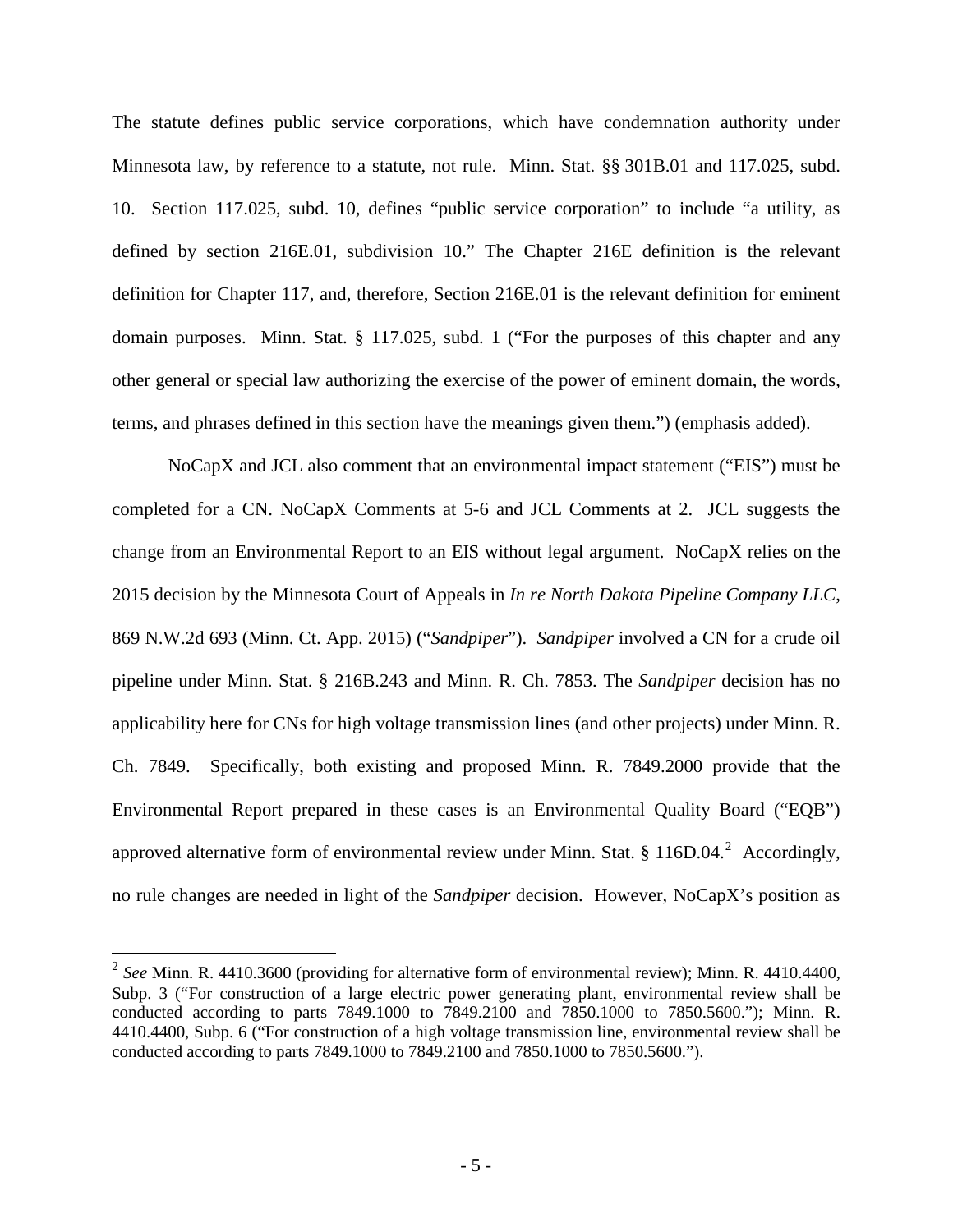to the EIS further underscores ITC Midwest's previous comments that it would be prudent to request the EQB affirm that all rule changes contemplated in Ch. 7849 and 7850 remain approved alternative forms of environmental review.

### **E. JCL**

ITC Midwest appreciates JCL's desire to increase public participation and notice and generally supports more advance notice of steps in the proceeding. Similarly, ITC Midwest has no objection to broadening the composition of appointees to the citizen advisory taskforces.

However, ITC Midwest cautions that any extension of the deadlines for activities must be reconciled with the statutory decision deadlines set forth in Minn. Stat. §§ 216B.243, subd. 5, and 216E.03, subd. 10. For example, JCL recommends, as it has in numerous proceedings, that the Final EIS ("FEIS") be issued before the contested case hearing in the full permitting process. ITC Midwest does not support making this change for several reasons. First, there is no statutory requirement that the FEIS be available before the hearing. Second, the existing rules require the DEIS to be available, and the document provides the environmental information necessary for the contested case portion of the process. Minn. R. 7850.2600, Subp. 1. Third, requiring that the FEIS be completed by the hearing would, we understand based on the historical timelines for completing the document, mean that the one-year statutory deadline could not be met.

JCL also provides comments on the draft application comment process in the proposed rules. As discussed in our initial Comments, ITC Midwest disagrees that public comment and reply at the draft application stage is necessary or appropriate. The draft rules provide wide and early notice of draft applications and formalize the pre-application open house opportunities for public engagement. Comments and replies at this stage will not further the record and could add significant confusion to the process. ITC Midwest, therefore, continues to recommend that the draft application be reviewed by the DOC-EERA and that the completeness decision be